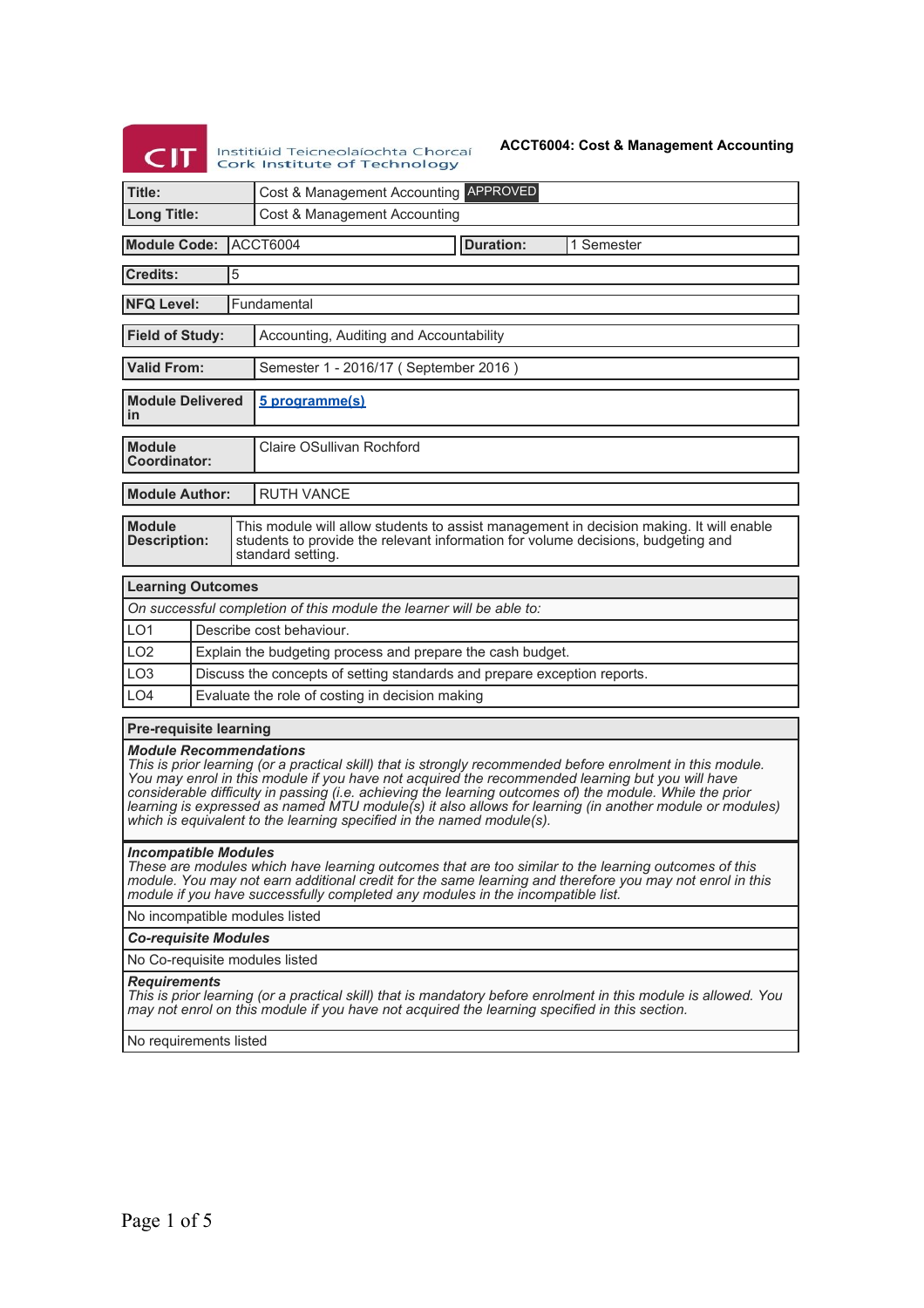

Institiúid Teicneolaíochta Chorcaí **Cork Institute of Technology** 

# **Module Content & Assessment**

# **Indicative Content**

## **Cost Behaviour**

Differentiating between variable, semi variable and fixed costs, the concept of breakeven, margin of safety and their limitations.

#### **Budgeting**

The budget process and its role in management, cash budgets.

#### **Standard Costing**

The setting of standards and the calculation of variances, the preparation of exception reports and the study of the behavioural aspects of variances.

## **Relevant Costing**

Costing to help managers make decisions in circumstances of limiting resources and make or buy decisions

| <b>Assessment Breakdown</b>        | $\%$       |
|------------------------------------|------------|
| l Course Work                      | $130.00\%$ |
| l End of Module Formal Examination | 70.00%     |

## **Course Work**

| Assessment Type                               | <b>Assessment Description</b>                          | l Outcome<br>l addressed | $%$ of<br>total | <i>Assessment</i><br>Date |
|-----------------------------------------------|--------------------------------------------------------|--------------------------|-----------------|---------------------------|
| <b>Short Answer</b><br><sup>I</sup> Questions | Theory and practice of budgeting and cost<br>behaviour | 1.2                      | 30.0            | Week 7                    |

# **End of Module Formal Examination**

| Assessment Type | <b>Assessment Description</b>     | Outcome<br>addressed | l total | Ⅰ% of <i>Assessment</i><br>Date |
|-----------------|-----------------------------------|----------------------|---------|---------------------------------|
| l Formal Exam   | End-of-Semester Final Examination | 1,2,3,4              | 70.0    | LEnd-of-Semester                |

## **Reassessment Requirement**

**Repeat examination**

*Reassessment of this module will consist of a repeat examination. It is possible that there will also be a requirement to be reassessed in a coursework element.*

**The institute reserves the right to alter the nature and timings of assessment**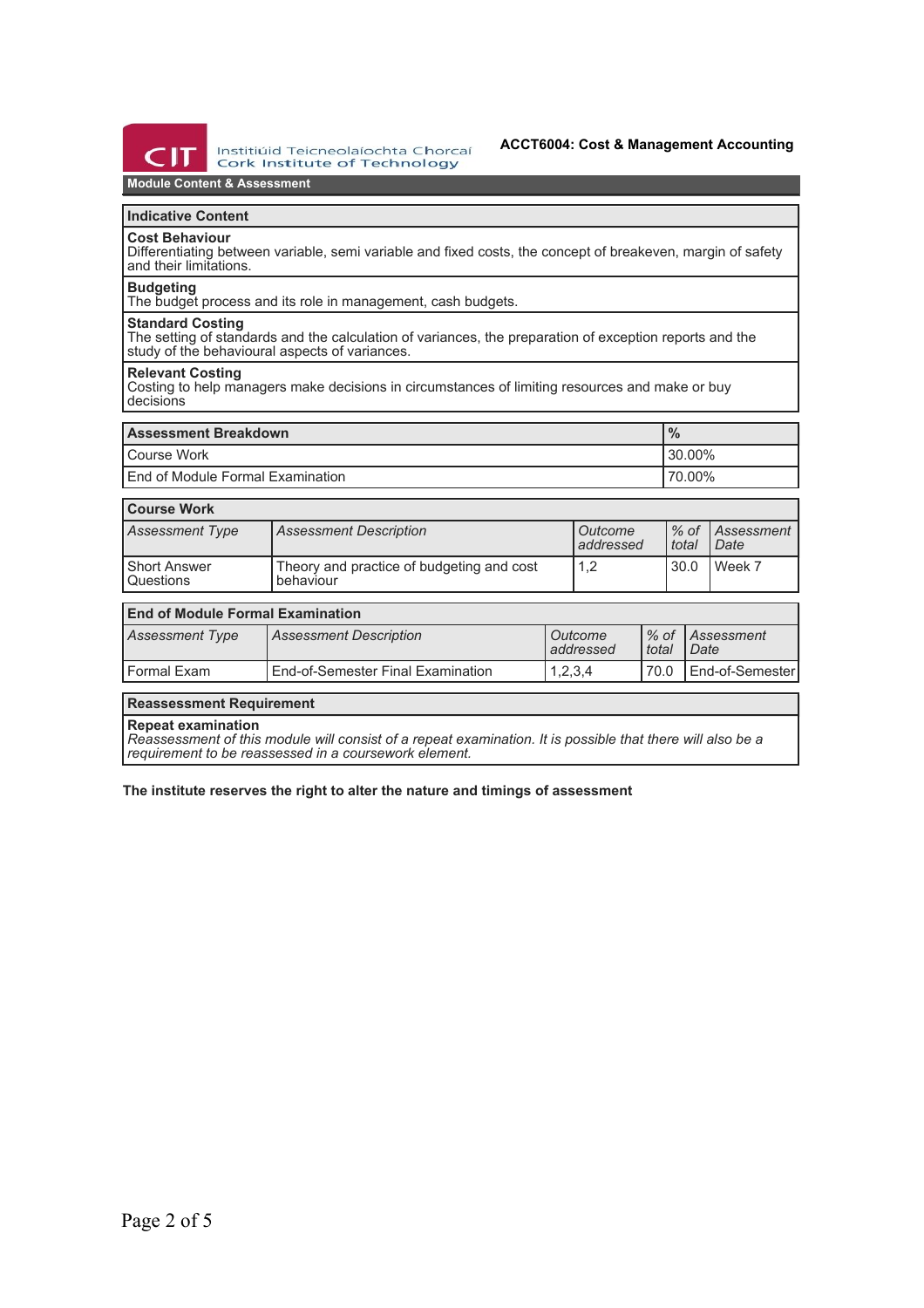

Institiúid Teicneolaíochta Chorcaí<br>Cork Institute of Technology

# **ACCT6004: Cost & Management Accounting**

**Module Workload**

| <b>Workload: Full Time</b>                       |                                  |      |                     |                                          |  |  |
|--------------------------------------------------|----------------------------------|------|---------------------|------------------------------------------|--|--|
| <b>Workload Type</b>                             | <b>Workload Description</b>      |      | Hours Frequency     | Average<br>Weekly<br>Learner<br>Workload |  |  |
| Lecture                                          | Formal lectures                  | 3.0  | Every<br>Week       | 3.00                                     |  |  |
| Independent & Directed<br>Learning (Non-contact) | Published articles and research. |      | $4.0$ Every<br>Week | 4.00                                     |  |  |
| <b>Total Hours</b>                               |                                  |      |                     | 7.00                                     |  |  |
| <b>Total Weekly Learner Workload</b>             |                                  |      |                     | 7.00                                     |  |  |
| <b>Total Weekly Contact Hours</b>                |                                  |      |                     | 3.00                                     |  |  |
| <b>Workload: Part Time</b>                       |                                  |      |                     |                                          |  |  |
| <b>Workload Type</b>                             | <b>Workload Description</b>      |      | Hours Frequency     | Average<br>Weekly<br>Learner<br>Workload |  |  |
| Lecture                                          | Formal lecture                   | 2.01 | Every<br>Week       | 2.00                                     |  |  |
| Directed Learning                                | Self study & reading             | 5.01 | Every<br>Week       | 5.00                                     |  |  |
| <b>Total Hours</b>                               |                                  |      | 7.00                |                                          |  |  |
| <b>Total Weekly Learner Workload</b>             |                                  |      | 7.00                |                                          |  |  |
|                                                  | Total Weekly Contact Hours       |      |                     |                                          |  |  |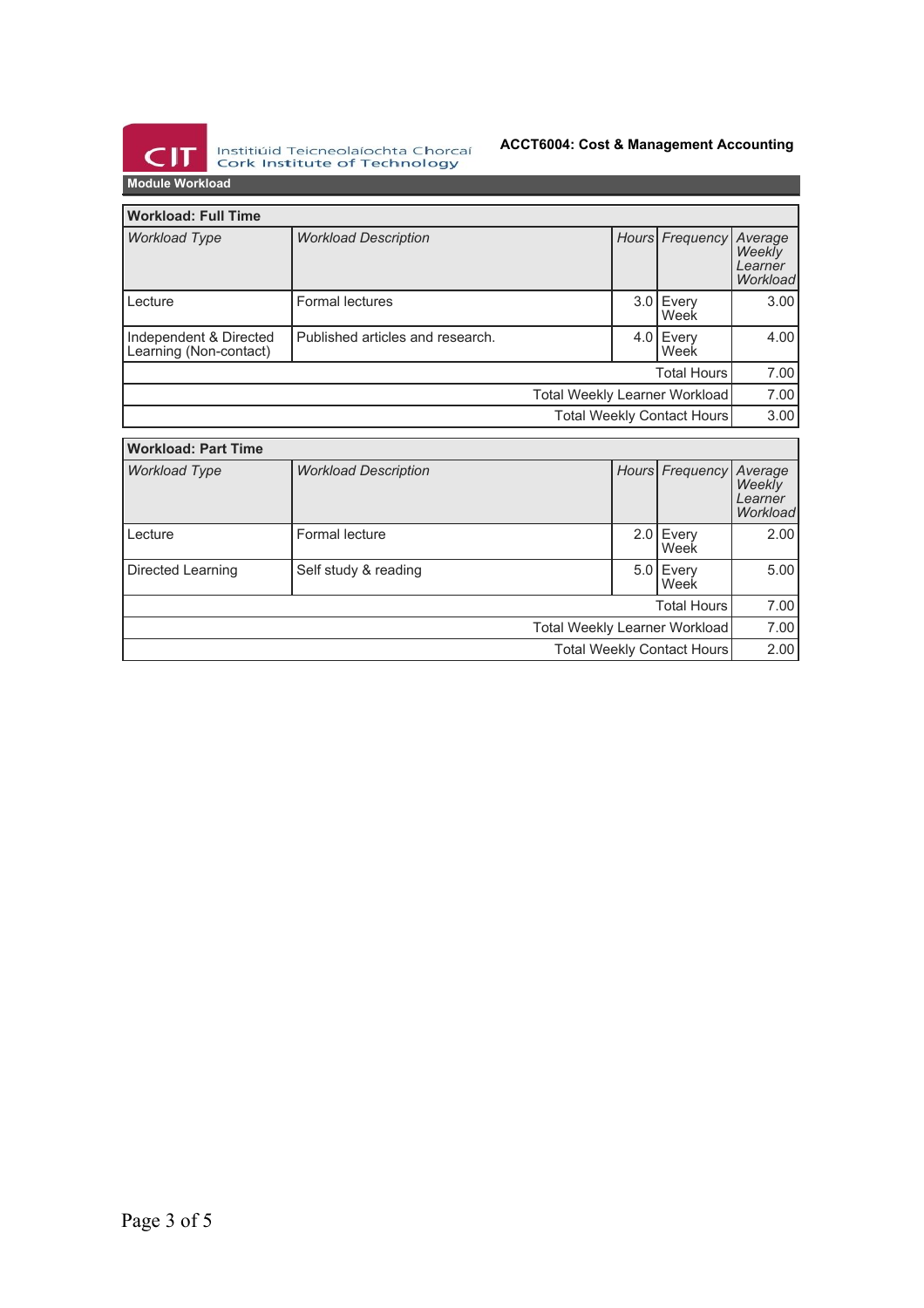#### **Module Resources**

*Recommended Book Resources*

**Pauline Weetman 2010,** *Management Accounting***, Financial Times/Prentice Hall [ISBN: 9780273718413]**

**CIMA 2015,** *Fundamentals of Management Accounting***, Kaplan Publishing [ISBN: 978-071714996]**

*Supplementary Book Resources*

**Gail Sheppard 2011,** *Management Accounting: A practical Approach***, Gill and MacMillian [ISBN: 717149964]**

*This module does not have any article/paper resources*

*This module does not have any other resources*